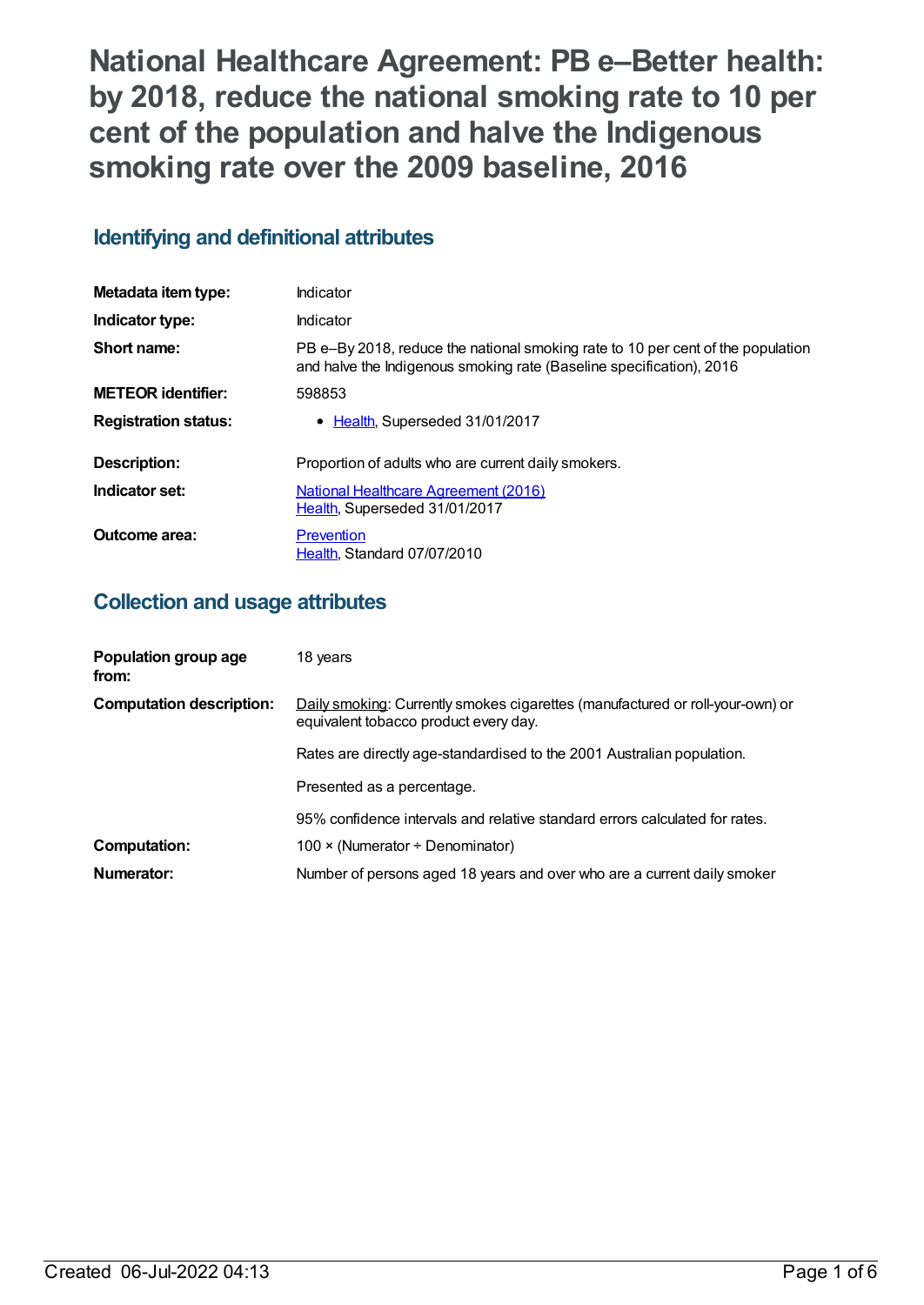#### **Data Element**

Person—age

**Data Source**

ABS Australian Health Survey (AHS), 2011-13 (2011-12 Core [component\)](https://meteor.aihw.gov.au/content/585476)

**Guide for use**

Data source type: Survey

### **Data Element / Data Set**

### **Data Element**

Person—tobacco smoking status

**Data Source**

ABS Australian Health Survey (AHS), 2011-13 (2011-12 Core [component\)](https://meteor.aihw.gov.au/content/585476)

**Guide for use**

Data source type: Survey

### **Data Element / Data Set**

**Data Element**

Person—age

**Data Source**

ABS Australian Aboriginal and Torres Strait Islander Health Survey (AATSIHS), 2012-13 (Core [component\)](https://meteor.aihw.gov.au/content/585485)

#### **Guide for use**

Data source type: Survey

## **Data Element / Data Set**

#### **Data Element**

Person—tobacco smoking status

#### **Data Source**

ABS Australian Aboriginal and Torres Strait Islander Health Survey (AATSIHS), 2012-13 (Core [component\)](https://meteor.aihw.gov.au/content/585485)

#### **Guide for use**

Data source type: Survey

**Denominator:** Population aged 18 years and over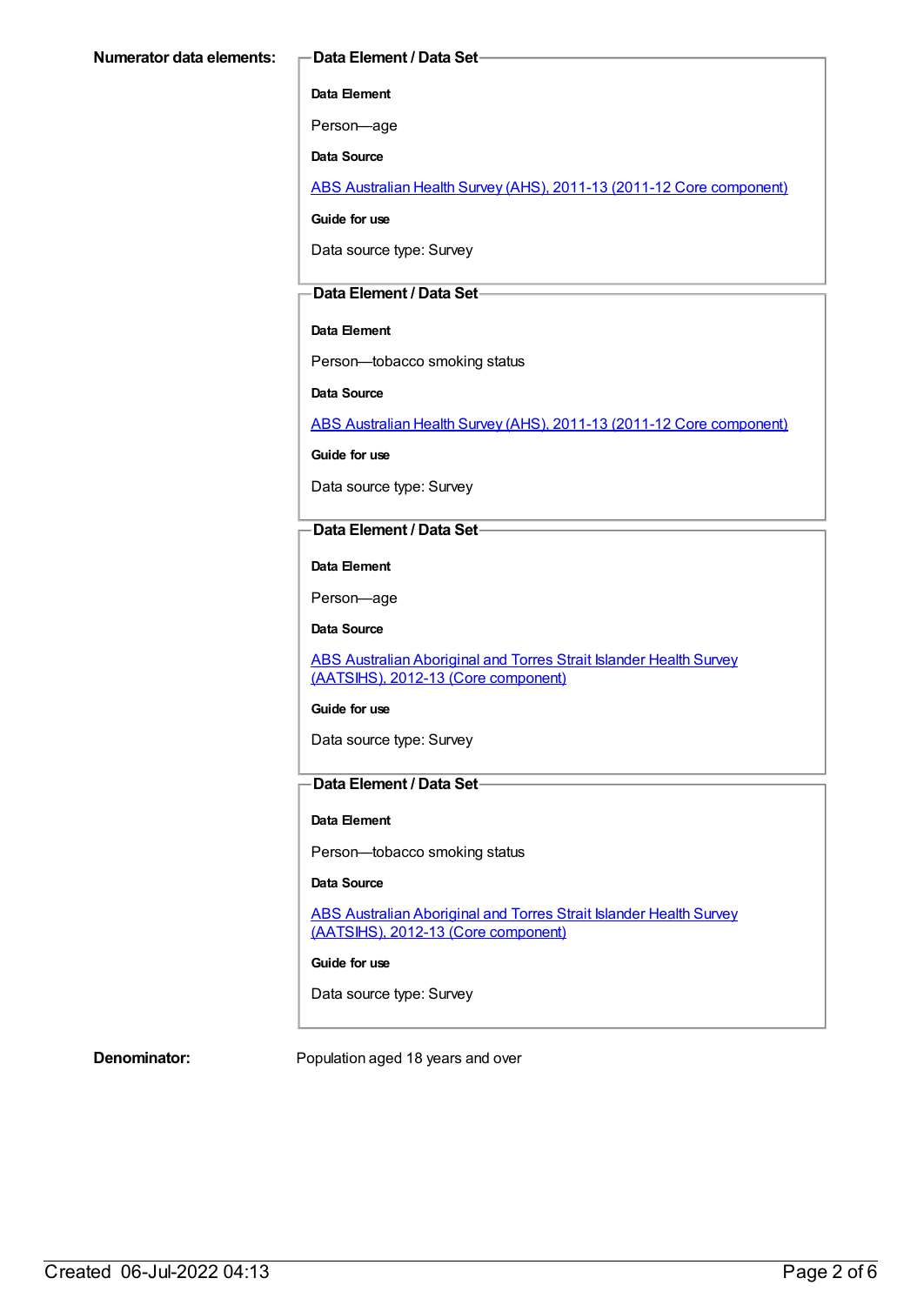| Denominator data<br>elements: | <b>Data Element / Data Set-</b>                                                                           |
|-------------------------------|-----------------------------------------------------------------------------------------------------------|
|                               |                                                                                                           |
|                               | Data Element                                                                                              |
|                               | Person-age                                                                                                |
|                               | <b>Data Source</b>                                                                                        |
|                               | ABS Australian Health Survey (AHS), 2011-13 (2011-12 Core component)                                      |
|                               | Guide for use                                                                                             |
|                               | Data source type: Survey                                                                                  |
|                               |                                                                                                           |
|                               | Data Element / Data Set-                                                                                  |
|                               | Data Element                                                                                              |
|                               | Person-age                                                                                                |
|                               | Data Source                                                                                               |
|                               | ABS Australian Aboriginal and Torres Strait Islander Health Survey<br>(AATSIHS), 2012-13 (Core component) |
|                               | Guide for use                                                                                             |
|                               | Data source type: Survey                                                                                  |
|                               |                                                                                                           |
| Disaggregation:               | State and territory, by Indigenous status.                                                                |

Some disaggregation may result in numbers too small for publication.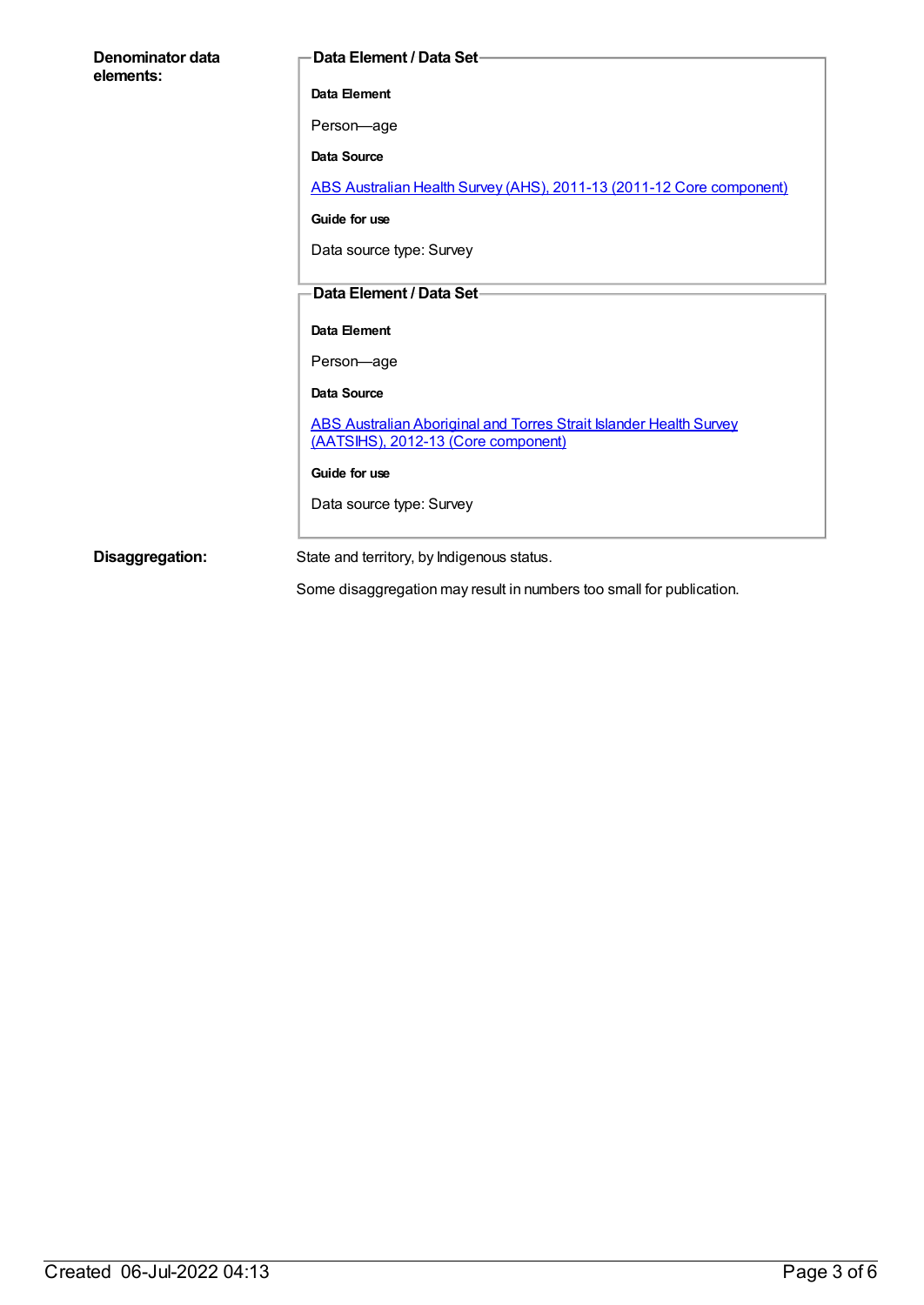#### **Disaggregation data elements:**

#### **Data Element / Data Set**

#### **Data Element**

Person—area of usual residence

#### **Data Source**

ABS Australian Health Survey (AHS), 2011-13 (2011-12 Core [component\)](https://meteor.aihw.gov.au/content/585476)

#### **Guide for use**

Data source type: Survey Used for disaggregation by state/territory

#### **Data Element / Data Set**

#### **Data Element**

Person—Indigenous status

**Data Source**

ABS Australian Health Survey (AHS), 2011-13 (2011-12 Core [component\)](https://meteor.aihw.gov.au/content/585476)

#### **Guide for use**

Data source type: Survey

#### **Data Element / Data Set**

#### **Data Element**

Person—area of usual residence

#### **Data Source**

ABS Australian [Aboriginal](https://meteor.aihw.gov.au/content/585485) and Torres Strait Islander Health Survey (AATSIHS), 2012-13 (Core component)

#### **Guide for use**

Data source type: Survey Used for disaggregation by state/territory

**Comments:** Most recent data available for 2016 National Healthcare Agreement performance reporting: 2011–12 (total population, non-Indigenous: AHS); 2012–13 (Indigenous only: AATSIHS).

Baseline: 2007–08 (total population); 2008 (Indigenous status).

NO NEW DATA FOR 2016 REPORTING.

National Aboriginal and Torres Strait Islander Social Survey (NATSISS) or National Aboriginal and Torres Strait Islander Health Survey (NATSIHS)/Australian Aboriginal and Torres Strait Islander Health Survey (AATSIHS) data may be used for analysis, dependent upon which survey is most recent.

## **Representational attributes**

| <b>Representation class:</b> | Percentage |
|------------------------------|------------|
| Data type:                   | Real       |
| Unit of measure:             | Person     |
| Format:                      | N[N.NN]    |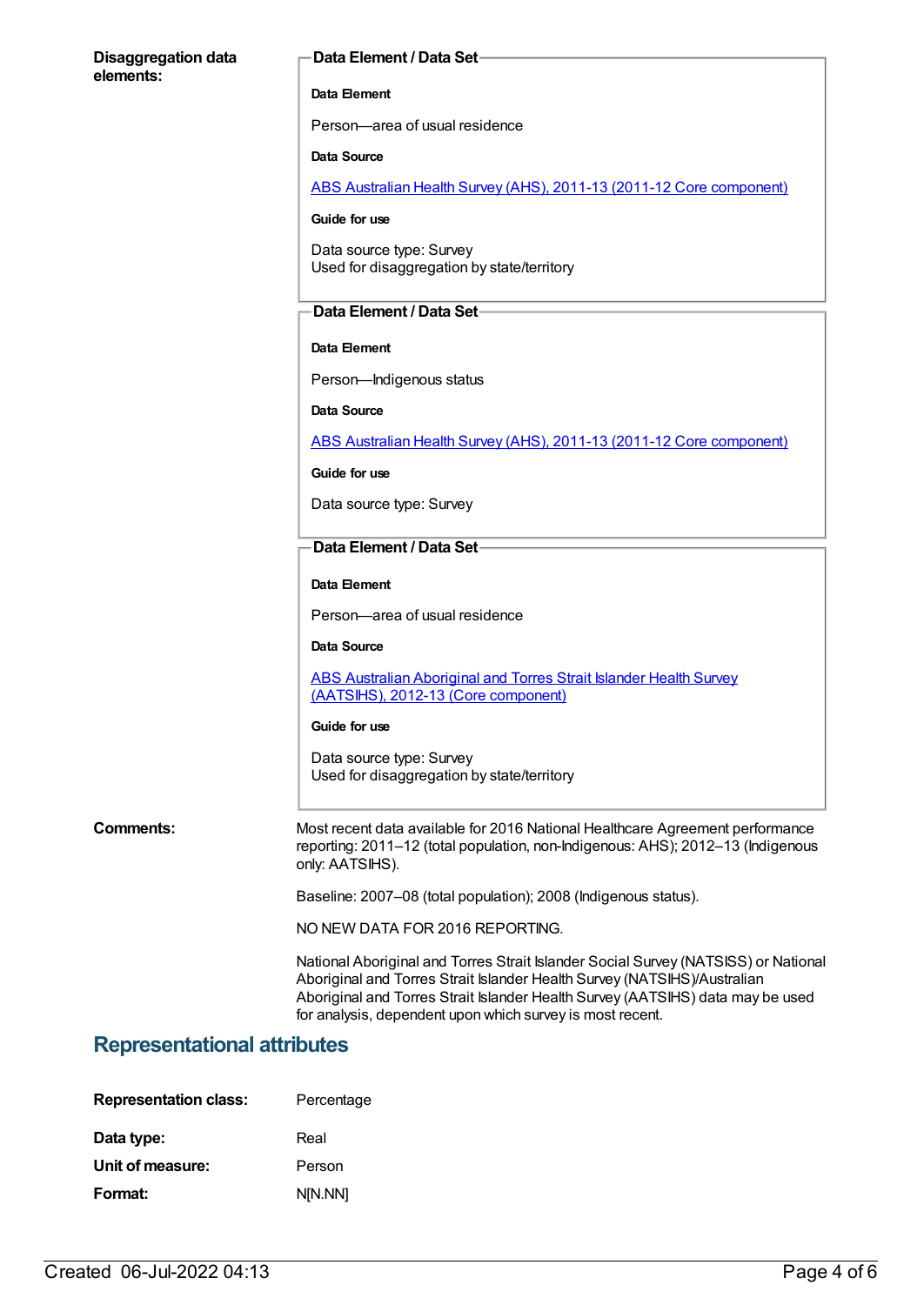## **Indicator conceptual framework**

**Framework and dimensions: Health [behaviours](https://meteor.aihw.gov.au/content/392579)** 

## **Data source attributes**

| Data sources: | Data Source                                                                                               |
|---------------|-----------------------------------------------------------------------------------------------------------|
|               | ABS Australian Health Survey (AHS), 2011-13 (2011-12 Core component)                                      |
|               | <b>Frequency</b>                                                                                          |
|               | Data custodian                                                                                            |
|               | Australian Bureau of Statistics                                                                           |
|               | Data Source                                                                                               |
|               | ABS Australian Aboriginal and Torres Strait Islander Health Survey (AATSIHS).<br>2012-13 (Core component) |
|               | <b>Frequency</b>                                                                                          |
|               | Data custodian                                                                                            |
|               | Australian Bureau of Statistics                                                                           |

## **Accountability attributes**

| <b>Reporting requirements:</b>                         | National Healthcare Agreement                                                                                                                |
|--------------------------------------------------------|----------------------------------------------------------------------------------------------------------------------------------------------|
| <b>Organisation responsible</b><br>for providing data: | Australian Bureau of Statistics                                                                                                              |
| <b>Benchmark:</b>                                      | National Healthcare Agreement Performance Benchmark                                                                                          |
|                                                        | By 2018, reduce the national smoking rate to 10 per cent of the population and<br>halve the Indigenous smoking rate, over the 2009 baseline. |
|                                                        | Refer: http://www.federalfinancialrelations.gov.au/content/npa/healthcare/<br>national-agreement.pdf                                         |
| Further data development /<br>collection required:     | Specification: Final, the measure meets the intention of the indicator.                                                                      |

## **Source and reference attributes**

# **Relational attributes**